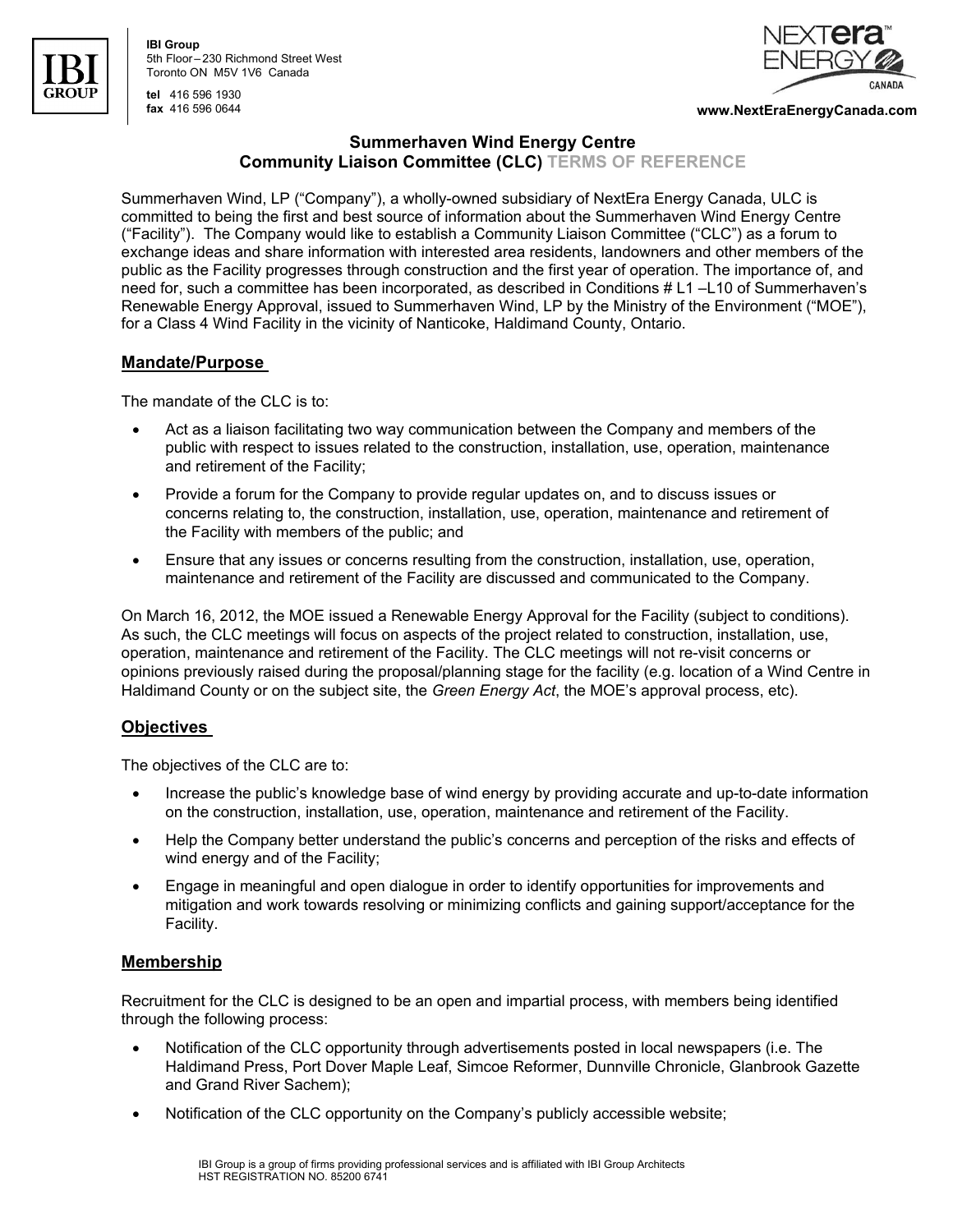- Notices mailed to all persons living within a one (1) km radius of the Facility;
- Invitations mailed to First Nation and Métis communities;
- Invitations mailed or emailed to potential stakeholders (identified by IBI Group); and
- Request to participate submitted by interested residents and other stakeholders.

The CLC will be structured to include a broad and diverse range of community members. In order for the CLC to operate effectively and efficiently, it will be limited to 14 members. Ideally it will include representation from:

- Residents and landowners within 1 km of the Facility: 1 to 4 representatives\*;
- Haldimand County residents and landowners: 1 to 3 representatives\*;
- First Nation and Métis communities: 1 to 2 representatives\*\*;
- Members of the business community: 1 to 3 representatives (e.g. Cayuga and District Chamber of Commerce, Dunnville Chamber of Commerce, Hagersville BIA, Jarvis Board of Trade, etc.)\*\*\*;
- Government and/or agencies: 1 to 2 representatives (e.g. Area Municipalities, Haldimand County, Long Point Region Conservation Authority, Haldimand County Hydro, Haldimand-Norfolk Health Unit, etc.)\*\*\*; and
- Other interest groups/organizations: 3 to 5 representatives (e.g. Selkirk and District Lions Club, Dunnville Optimists Club, Haldimand Federation of Agriculture, Kinsmen Club of Cayuga, etc.)\*\*\*.

The CLC meetings will also be attended by at least 1 Company representative as well as up to 3 technical staff/specialists. The meetings will be moderated by a facilitator from IBI Group.

\* Given the number of people living within 1 km of the Facility and/or who own land within 1 km of the Facility, we ask that local residents and landowners coordinate amongst themselves to nominate up to four (4) people for membership on the CLC.

\*\* In view of the number of First Nations and Métis communities who are part of the Summerhaven Renewable Energy Approval process, we ask that one representative from each community be nominated for membership on the CLC. The CLC is a separate and additional consultation initiative that is not intended to replace the existing and ongoing consultation process that has been established between NextEra and the First Nation and Métis communities.

\*\*\* In view of the number of agencies, organizations and special interest groups that have been identified as potential stakeholders, we ask that such parties nominate just one representative for membership on the CLC.

Should more than 14 participation requests/nominations be received, the IBI Group facilitator will undertake a random draw in order to select the final CLC members.

The following figure summarizes the CLC Member Selection Process.

## **CLC Member Selection Process**

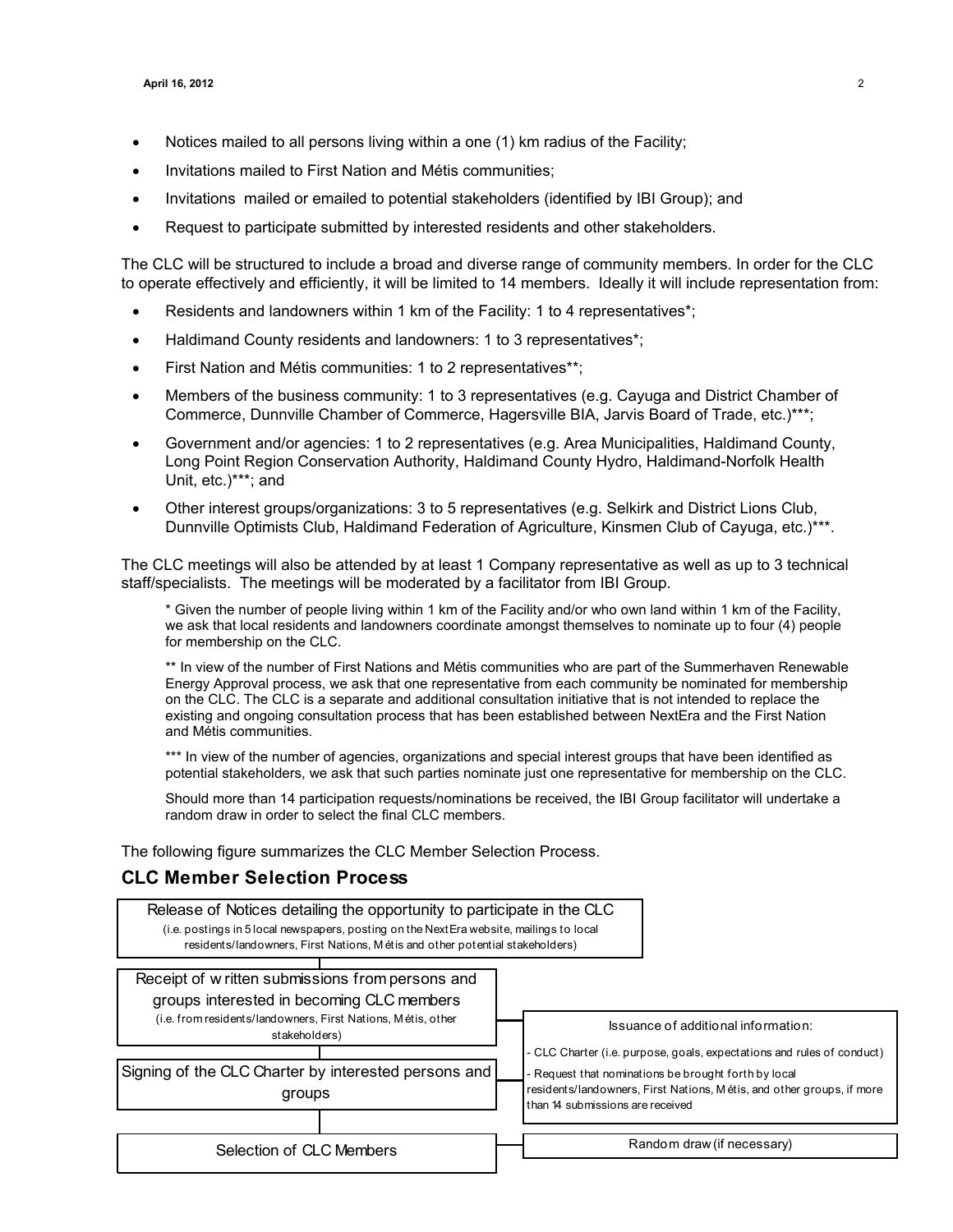While the CLC will be limited to 14 members, meetings will be open to the general public for observation.

Brief depositions (up to 3 per meeting, at a maximum of 5 minutes each) may be made by members of the general public, providing they pertain to items on the meeting agenda (i.e. the construction, installation, use, operation, maintenance and retirement of the Facility).

In order to be considered for a public deposition, a request (along with the actual deposition) must be submitted to IBI Group 1 week prior to an upcoming CLC meeting. Depositions will be selected at the discretion of the CLC Chair and the Company, in consultation with the CLC members.

### **Roles and Responsibilities of Participants**

The CLC provides a mechanism for community engagement and communication. All CLC members must be committed to attending and participating in the meetings by listening to information provided by the Company, providing input and engaging in discussion in a respective and constructive manner. While opinions and ideas may differ, all will be listened to and considered.

The following outlines the specific roles and responsibilities of the various participants.

#### **IBI Group (Meeting Coordinators and Chair/Facilitator)**

In its role as Meeting Coordinators, the IBI Group team will be responsible for the following:

- Scheduling/organizing all CLC meetings;
- Setting formal Agendas:
	- Including the review, evaluation and selection of up to 3 public deposition requests which would be included as part of the meeting Agenda.
- Distribution of Agendas to CLC members and posting of the Agendas on the Company's website at least one week prior to the next CLC meeting;
- The preparation of meeting Minutes;
- The distribution of meeting Minutes to the CLC members and posting the Minutes on the Company's website;
- Tracking CLC and public inquiries regarding the Facility to ensure the following meeting's Agenda addresses relevant inquiries (including public depositions); and
- Liaising with the Company to collect additional information requested by the CLC members; and
- Coordinating the posting of any information prepared by, or presented to, the CLC on the Company's website.

In its role as Chair, IBI Group will attend and facilitate all meetings and ensure that:

- CLC members are provided with adequate information and technical support to assist them in their contribution to the CLC discussions;
- The agreed upon agenda and time schedule for each meeting is followed;
- Meetings allow for constructive and thorough discussion; and
- All members respect the participant's opinions and questions, and do not interrupt another CLC member while speaking (the Chair may supersede this provision and the Chair has the right to excuse or replace any member of the CLC or public observer who is interfering with or disrupting with the CLC meetings).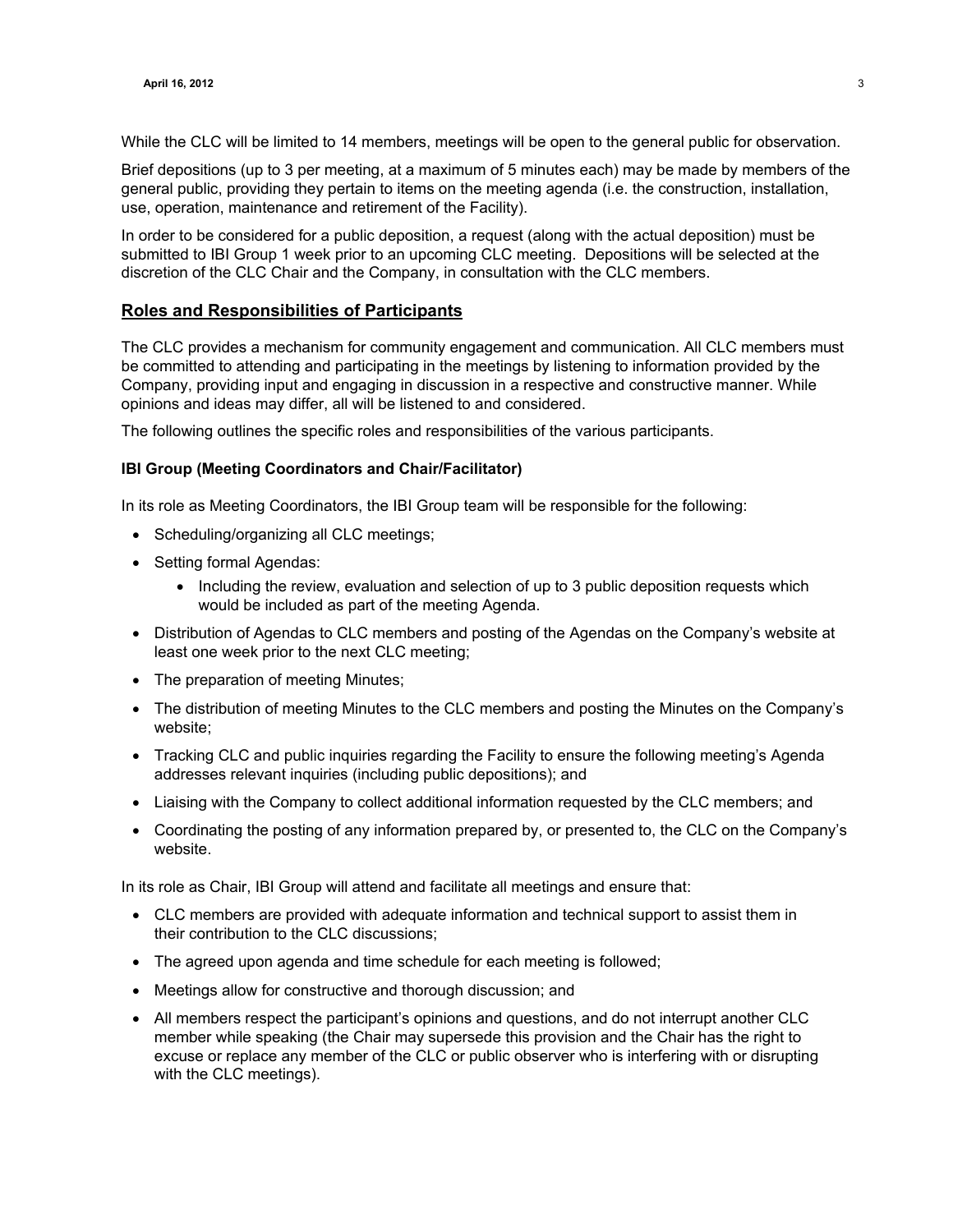### **Company**

Next Era Canada, ULC and its technical staff and specialists (as required) will be responsible for:

- Attending all meetings;
- Working within the Charter for the CLC;
- Providing the CLC with accurate and up-to-date information on the construction, installation, use, operation, maintenance and retirement of the Facility;
- Listening to issues, concerns and suggestions;
- Participating in discussion and providing answers or additional follow-up information;
- Reviewing meeting minutes and other materials prepared by the CLC or members of the public prior to attending subsequent CLC meetings; and
- Posting all CLC materials (e.g. Agendas, Minutes, and Additional Materials) on its website.

#### **CLC Members:**

Participants will be responsible for:

- Signing of the CLC Charter (mandatory in order to participate);
- Attending all CLC meetings (members may send alternates in their place if they are not able to attend a meeting.
	- Note: If a member or group representative misses the first two meetings, the Chair may require the member to forfeit their position and open the position to another person/stakeholder);
- Working within the Charter for the CLC;
- Listening to/reviewing and considering the information provided by the Company;
- Identifying areas of concern or interest about the Facility;
- Suggesting strategies for improvement;
- Participating in discussions;
- Listening to and considering the opinions of other CLC members;
- Providing constructive feedback on the Company's suggestions for improvements;
- Being prepared for meetings by reviewing any materials provided in advance by the Chair (including Minutes from previous meetings);
- Participation in the evaluation of requests for public depositions; and
- Assisting the Company keep the local community and other interest groups apprised of information about the Facility by relaying information via existing community networks.

### **Meeting Format**

A total of four (4) CLC meetings will be held over a two-year period (i.e. 2 meetings annually) and will be:

- Conducted in a local facility (e.g. Port Dover Community Centre to be confirmed)
- Held in the evening  $(6:30 \text{ pm} to 8:30 \text{ pm} \text{to be confirmed})$
- 2 hours in length; and
- Run in a workshop/roundtable format.